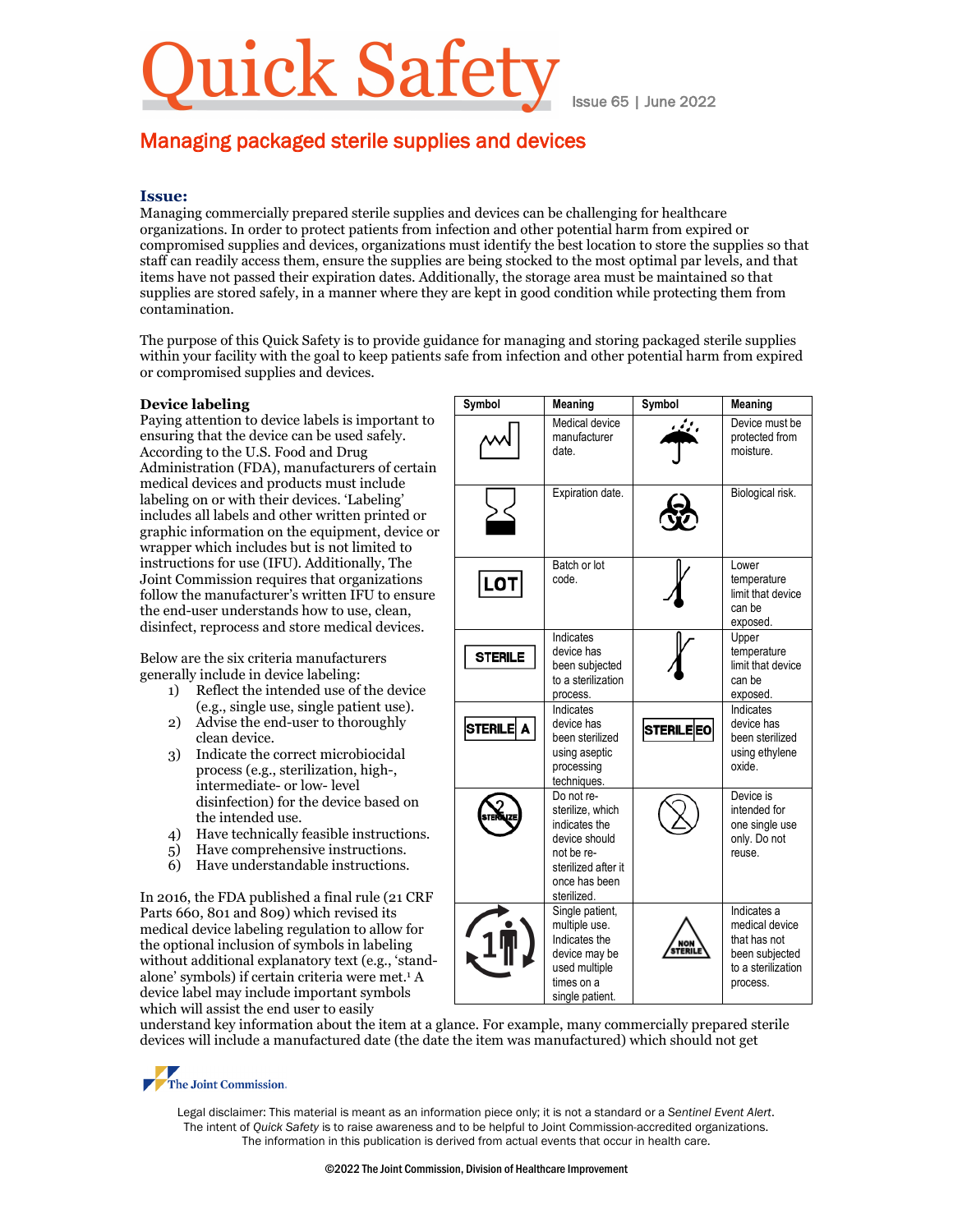Quick Safety Issue 65, June 2022 Page | 2

confused with the expiration date (the date the item may no longer be used). Additionally, the label also may include symbols that indicate temperature and humidity requirements for storage. The table above shows examples of common symbols that may be included on packaged sterile products and their meanings. Below is an example of a label of a fictitious product showing symbols that may be included on the label.<sup>2</sup>



**The hierarchical approach to infection prevention for packaged sterile supplies and devices** Another aspect to ensuring the safety of packaged sterile devices and instruments relates to monitoring temperature and humidity. The following hierarchical approach can guide your practices around storage of these products.

*Rules and regulations:* The first level of the hierarchy is ensuring that your organization is compliant with all building code requirements. Deemed organizations must fulfill Centers for Medicare and Medicaid Services (CMS) ventilation requirements which outline criteria for new or renovated existing facilities (constructed or plans approved on or after July 5, 2016). These are provided in the 2012 edition of NFPA 99 which references the 2008 edition of ASHRAE 170 table 7.1. If your local authority has published building codes, then your organization must meet the most restrictive requirement.

If your organization is storing sterile items in a room designated as a Central Medical and Surgical Supply Area, the following will be required, per ASHRAE Standard 170-2008:

- Positive air pressure relationship to adjacent areas
- Minimum outdoor air exchange 2 per hour
- Minimum total air exchange 4 per hour
- Maximum relative humidity 60%
- Temperature range 72 to 78 F or 22 to 26 C

*CMS requirements:* Depending on the type of facility, organizations must meet Conditions of Participation (CoP) or Conditions for Coverage (CfC). CMS requires that sterile packages are stored so that sterility is not compromised, and sterile items are inspected for integrity before use.

*Manufacturer's IFU:* Organizations must follow the manufacturer's instructions for storage as indicated on the label. If, for example, the manufacturer of the sterile supply item requires a

The Joint Commission.

Legal disclaimer: This material is meant as an information piece only; it is not a standard or a *Sentinel Event Alert*. The intent of *Quick Safety* is to raise awareness and to be helpful to Joint Commission-accredited organizations. The information in this publication is derived from actual events that occur in health care.